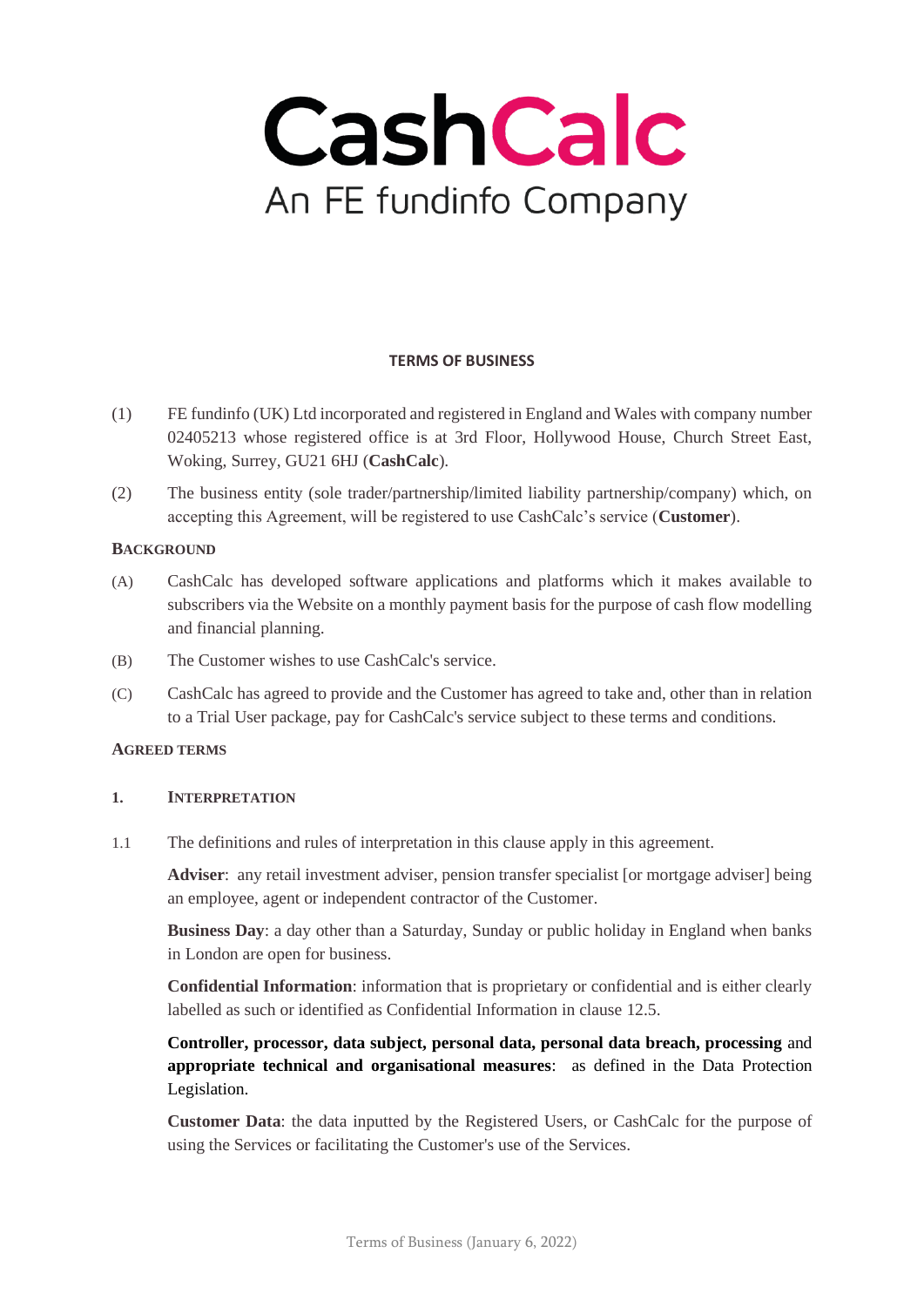**Data Protection Legislation**: (i) unless and until the GDPR is no longer directly applicable in the UK, the General Data Protection Regulation (*(EU) 2016/679*) and any national implementing laws, regulations and secondary legislation, as amended or updated from time to time, in the UK and then (ii) any successor legislation to the GDPR or the Data Protection Act 1998.

**Effective Date:** the date on which an e-mail is sent by CashCalc to the Customer containing the password(s) permitting the Customer to gain access to the Services via the Website.

**Paraplanner**: means, where applicable, the individual supporting each Adviser (the aggregate of which – one Adviser and One Paraplanner – constitutes one Registered User).

**Normal Business Hours**: 9.00 am to 5.00 pm local UK time, each Business Day.

**Registered Users**: those Advisers and applicable Paraplanner whose names are registered with CashCalc as having access to the Services.

**Services**: the subscription services provided by CashCalc to the Customer under this agreement via the Website and as more particularly described on the Website.

**Software**: the online software applications provided by CashCalc as part of the Services.

**Subscription Fees**: the subscription fees payable by the Customer to CashCalc for the User Subscriptions set out on the Website.

**Subscription Term**: has the meaning given in claus[e 15.1.](#page-12-0)

**Trial User**: any Customer carrying out a free 28 day trial on the Website, such use being of limited scope to the Services as prescribed by CashCalc from time to time.

**Trial User Terms**: those specific terms applicable to Trial Users set out in clause [9](#page-8-0) below.

**User Subscriptions**: the user subscriptions purchased by the Customer which entitle Registered Users to access and use the Services.

**Virus**: any thing or device (including any software, code, file or programme) which may: prevent, impair or otherwise adversely affect the operation of any computer software, hardware or network, any telecommunications service, equipment or network or any other service or device; prevent, impair or otherwise adversely affect access to or the operation of any programme or data, including the reliability of any programme or data (whether by rearranging, altering or erasing the programme or data in whole or part or otherwise); or adversely affect the user experience, including worms, trojan horses, viruses and other similar things or devices.

**Website**: [www.CashCalc.co.uk](http://www.cash-calc.co.uk/) or such other website address as may be notified to the Customer from time to time.

- 1.2 A person includes an individual, corporate or unincorporated body (whether or not having separate legal personality) and that person's legal and personal representatives, successors or permitted assigns.
- 1.3 A reference to a company shall include any company, corporation or other body corporate, wherever and however incorporated or established.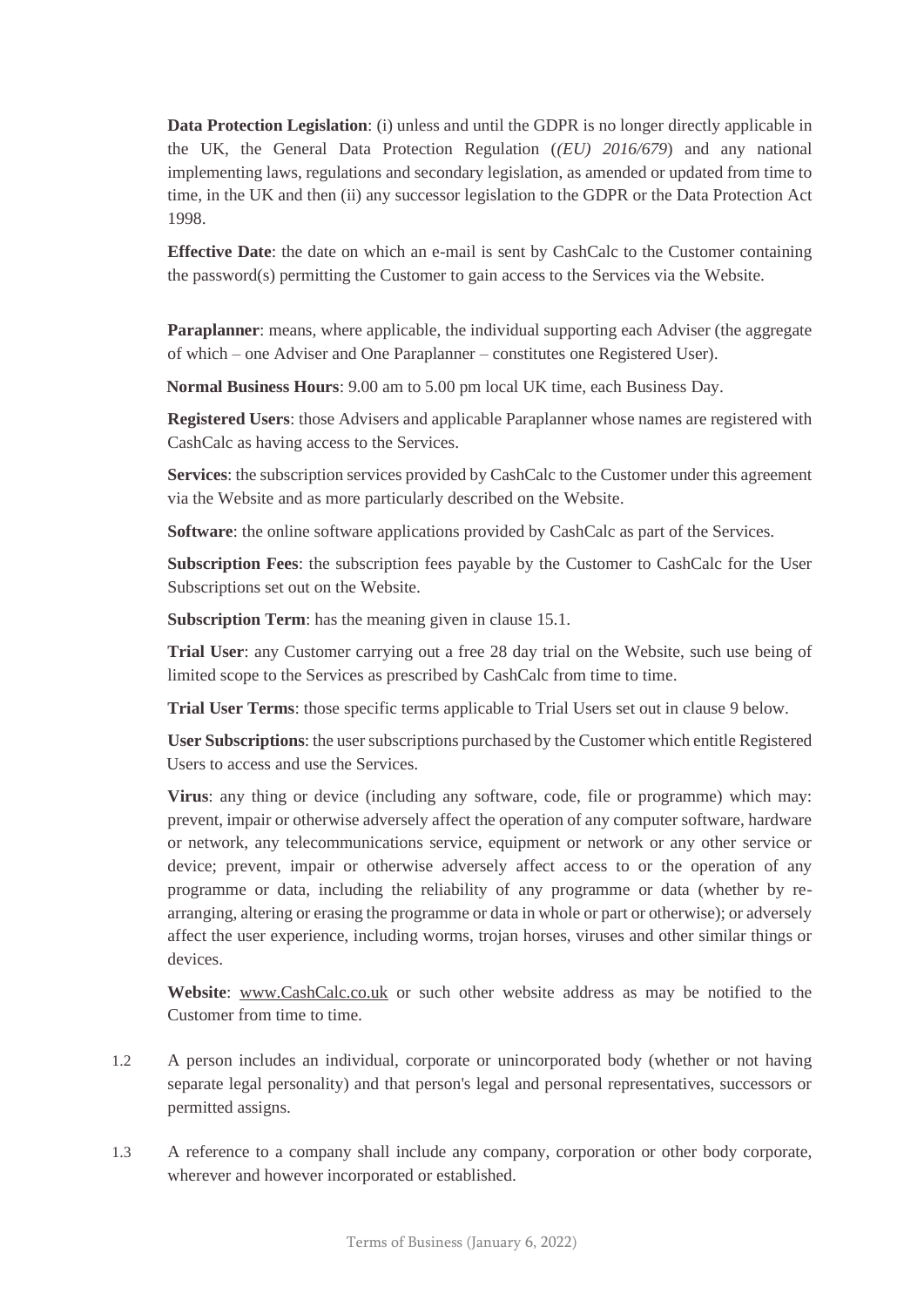## <span id="page-2-0"></span>**2. USER SUBSCRIPTIONS**

- 2.1 Subject to the Customer purchasing the User Subscriptions in accordance with clause [10.1,](#page-8-1) the restrictions set out in this clause [2](#page-2-0) and the other terms and conditions of this agreement, CashCalc grants to the Customer a non-exclusive, non-transferable right to use the Services during the Subscription Term solely for the Customer's business operations, subject to these terms.
- 2.2 Unless otherwise agreed with CashCalc, the Customer is to be an entity authorised and regulated by the Financial Conduct Authority (or any similar entity or replacement regulator).
- 2.3 Each User Subscription shall comprise a maximum of one Adviser and one Paraplanner.
- <span id="page-2-1"></span>2.4 In relation to the Registered Users, the Customer undertakes that:
	- (a) the maximum number of Registered Users it authorises to access and use the Services shall not exceed the number of User Subscriptions it has purchased from time to time;
	- (b) it will not allow or suffer any User Subscription to be used by more than one Registered User unless it has been reassigned to another Registered User, in which case the prior Registered User shall no longer have any right to access or use the Services;
	- (c) each Registered User shall keep secure passwords for their use of the Services, that such password shall be changed no less frequently than quarterly and that each Registered User shall keep their passwords confidential;
	- (d) it shall maintain a written, up to date list of current Registered Users and provide such list to CashCalc within 5 Business Days of CashCalc's written request at any time or times;
	- (e) it shall permit CashCalc to audit the Services in order to establish the name and password of each Registered User. Such audit may be conducted no more than once per quarter, at CashCalc's expense, and this right shall be exercised with reasonable prior notice, in such a manner as not to substantially interfere with the Customer's normal conduct of business;
	- (f) if any of the audits referred to in clause  $2.4(e)$  reveal that any password has been provided to any individual who is not a Registered User, then without prejudice to CashCalc's other rights, the Customer shall promptly disable such passwords and CashCalc shall not issue any new passwords to any such individual; and
	- $(g)$  if any of the audits referred to in clause [2.4\(e\)](#page-2-1) reveal that the Customer has underpaid Subscription Fees to CashCalc, then without prejudice to CashCalc's other rights, the Customer shall pay to CashCalc an amount equal to such underpayment as calculated in accordance with the prices set out in the Website within 10 Business Days of the date of the relevant audit.
- 2.5 The name provided for any Registered User must be that which resembles the name of a real person and not that of any company, location or other term used to denote a group of individuals or of a generic nature. Any name CashCalc determines to be conflicting with this policy can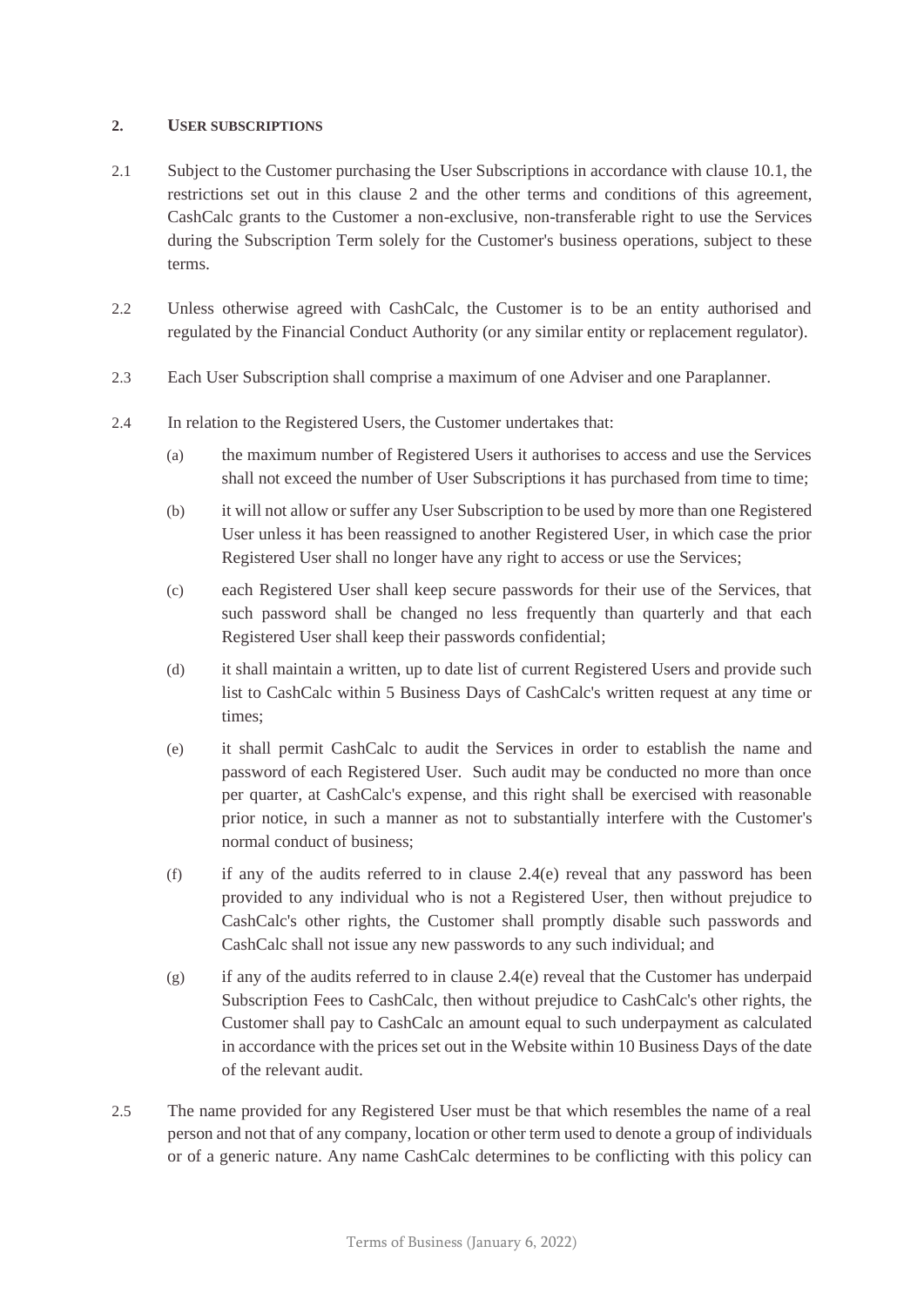and will be changed by CashCalc without prior notice and any subsequent requests to change the name associated with this agreement must be approved by CashCalc.

- 2.6 Any email address provided by the Customer or any Registered User must be that or a real email address and one which CashCalc is able to contact the Customer or Registered User (as appropriate) on. Any email address CashCalc determines to be conflicting with this policy will be reviewed and may result in termination of the Service to the Customer.
- 2.7 The Customer shall not access, store, distribute or transmit any Viruses, or any material during the course of its use of the Services that:
	- (a) is unlawful, harmful, threatening, defamatory, obscene, infringing, harassing or racially or ethnically offensive;
	- (b) facilitates illegal activity;
	- (c) depicts sexually explicit images;
	- (d) promotes unlawful violence;
	- (e) is discriminatory based on race, gender, colour, religious belief, sexual orientation, disability; or
	- (f) in a manner that is otherwise illegal or causes damage or injury to any person or property;

and CashCalc reserves the right, without liability or prejudice to its other rights to the Customer, to disable the Customer's access to any material that breaches the provisions of this clause.

- 2.8 The Customer shall not:
	- (a) except as may be allowed by any applicable law which is incapable of exclusion by agreement between the parties:
		- (i) and except to the extent expressly permitted under this agreement, attempt to copy, modify, duplicate, create derivative works from, frame, mirror, republish, download, display, transmit, or distribute all or any portion of the Software (as applicable) in any form or media or by any means; or
		- (ii) attempt to reverse compile, disassemble, reverse engineer or otherwise reduce to human-perceivable form all or any part of the Software; or
	- (b) access all or any part of the Services in order to build a product or service which competes with the Services; or
	- (c) use the Services to provide services to third parties; or
	- (d) license, sell, rent, lease, transfer, assign, distribute, display, disclose, or otherwise commercially exploit, or otherwise make the Services available to any third party except the Registered Users, or
	- (e) attempt to obtain, or assist third parties in obtaining, access to the Services, other than as provided under this clause [2.](#page-2-0)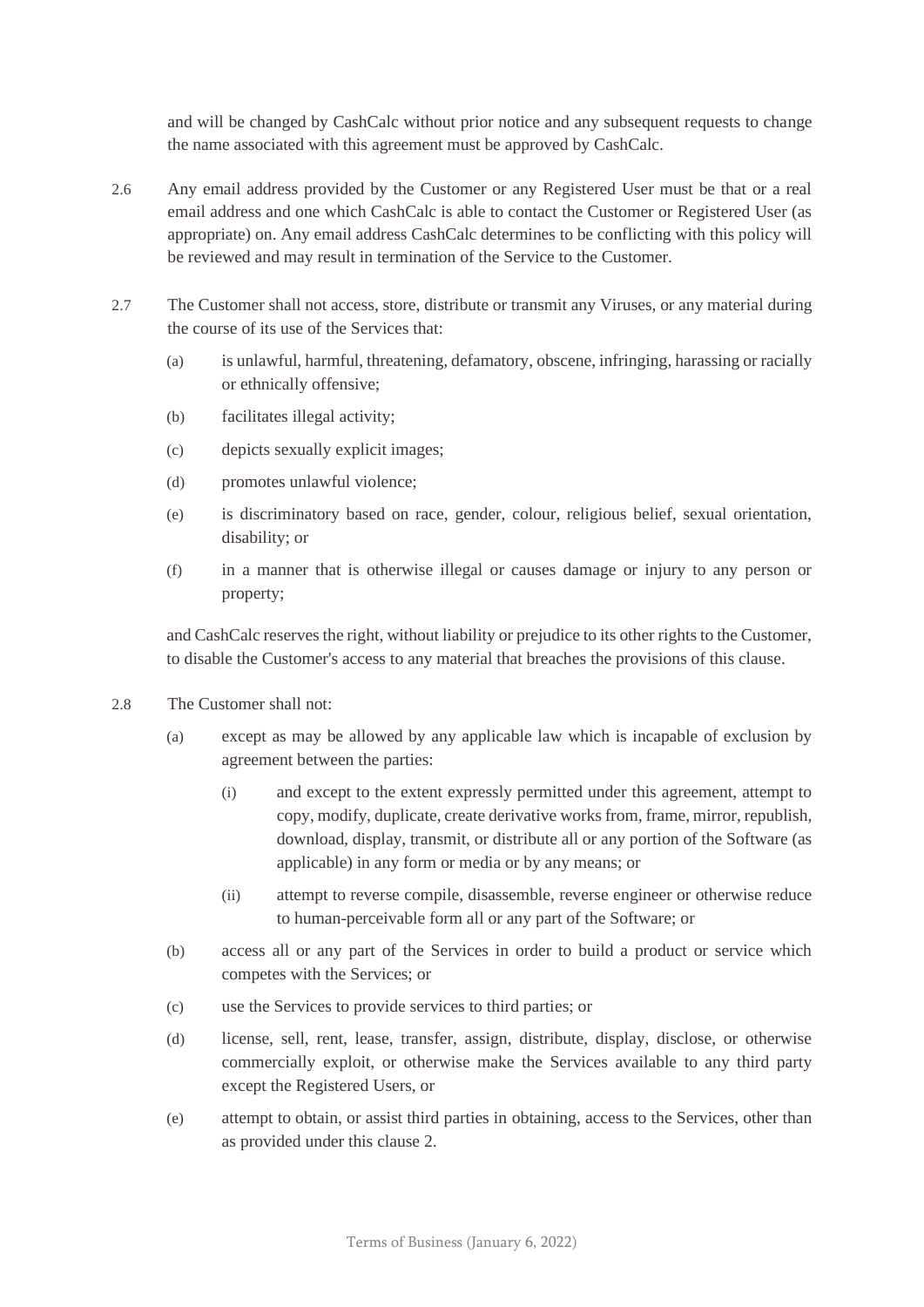- 2.9 The Customer shall use all reasonable endeavours to prevent any unauthorised access to, or use of, the Services and, in the event of any such unauthorised access or use, promptly notify CashCalc.
- 2.10 The rights provided under this clause [2](#page-2-0) are granted to the Customer only, and shall not be considered granted to any subsidiary or holding company of the Customer.
- 2.11 The Customer shall ensure that these terms are brought to the attention of all Registered Users and shall be responsible for the actions of all Registered Users in relation to the Services.

# **3. SERVICES**

- 3.1 CashCalc shall, during the Subscription Term, provide the Services to the Customer on and subject to these terms.
- 3.2 CashCalc shall use commercially reasonable endeavours to make the Services available 24 hours a day, seven days a week, except for:
	- (a) planned maintenance carried out during any maintenance window; and
	- (b) unscheduled maintenance performed outside Normal Business Hours, provided that CashCalc has used reasonable endeavours to give the Customer at least 6 Normal Business Hours' notice in advance.

## <span id="page-4-2"></span>**4. CUSTOMER DATA**

- 4.1 The Customer shall own all right, title and interest in and to all of the Customer Data that is not personal data and shall have sole responsibility for the legality, reliability, integrity, accuracy and quality of the Customer Data.
- 4.2 CashCalc shall follow its archiving procedures from time to time for Customer Data. In the event of any loss or damage to Customer Data, the Customer's sole and exclusive remedy shall be for CashCalc to use reasonable commercial endeavours to restore the lost or damaged Customer Data from the latest back-up of such Customer Data maintained by CashCalc. CashCalc shall not be responsible for any loss, destruction, alteration or disclosure of Customer Data caused by any third party.
- 4.3 CashCalc shall, in providing the Services, comply with its privacy policy relating to the privacy of the Customer Data available at the Website, as such may be amended from time to time by CashCalc in its sole discretion.

## <span id="page-4-1"></span><span id="page-4-0"></span>**5. DATA PROTECTION**

- 5.1 Both parties will comply with all applicable requirements of the Data Protection Legislation. This clause [5](#page-4-0) is in addition to, and does not relieve, remove or replace, a party's obligations under the Data Protection Legislation.
- 5.2 The parties acknowledge that: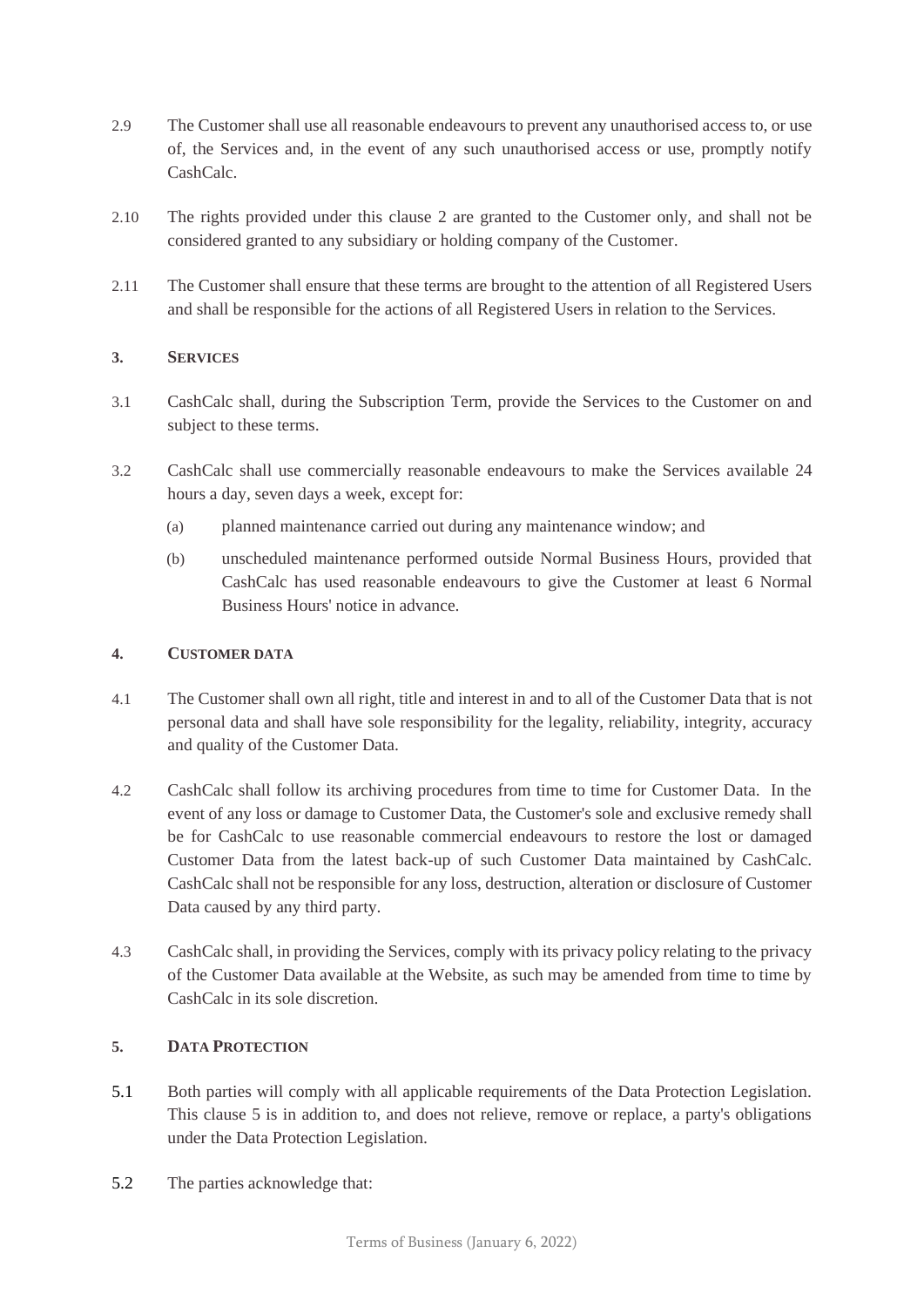- (a) if CashCalc processes any personal data on the Customer's behalf when performing its obligations under this agreement, the Customer is the data controller and CashCalc is the data processor for the purposes of the Data Protection Legislation.
- (b) Schedule 1 sets out the scope, nature and purpose of processing by CashCalc, the duration of the processing and the types of personal data and categories of data subject.
- (c) the personal data may be transferred or stored outside the EEA or the country where the Customer and the Registered Users are located in order to carry out the Services and CashCalc's other obligations under this agreement.
- 5.3 Without prejudice to the generality of clause [5.1,](#page-4-1) the Customer will ensure that it has all necessary appropriate consents and notices in place to enable lawful transfer of the personal data to CashCalc for the duration and purposes of this agreement so that CashCalc may lawfully use, process and transfer the personal data in accordance with this agreement on the Customer's behalf.
- <span id="page-5-0"></span>5.4 Without prejudice to the generality of clause [5.1,](#page-4-1) CashCalc shall, in relation to any personal data processed in connection with the performance by CashCalc of its obligations under this agreement:
	- (a) process that personal data only on the written instructions of the Customer unless CashCalc is required by the laws of any member of the European Union or by the laws of the European Union applicable to CashCalc and/or Domestic UK Law (where **Domestic UK Law** means the UK Data Protection Legislation and any other law that applies in the UK) to process personal data (**Applicable Laws**). Where CashCalc is relying on Applicable Laws as the basis for processing personal data, CashCalc shall promptly notify the Customer of this before performing the processing required by the Applicable Laws unless those Applicable Laws prohibit CashCalc from so notifying the Customer;
	- (b) ensure that all personnel who have access to and/or process personal data are obliged to keep the personal data confidential; and
	- (c) not transfer any personal data outside of the European Economic Area unless the following conditions are fulfilled:
		- (i) the Customer or CashCalc has provided appropriate safeguards in relation to the transfer;
		- (ii) the data subject has enforceable rights and effective legal remedies;
		- (iii) CashCalc complies with its obligations under the Data Protection Legislation by providing an adequate level of protection to any personal data that is transferred; and
		- (iv) CashCalc complies with reasonable instructions notified to it in advance by the Customer with respect to the processing of the personal data;
	- (d) assist the Customer in responding to any request from a data subject and in ensuring compliance with its obligations under the Data Protection Legislation with respect to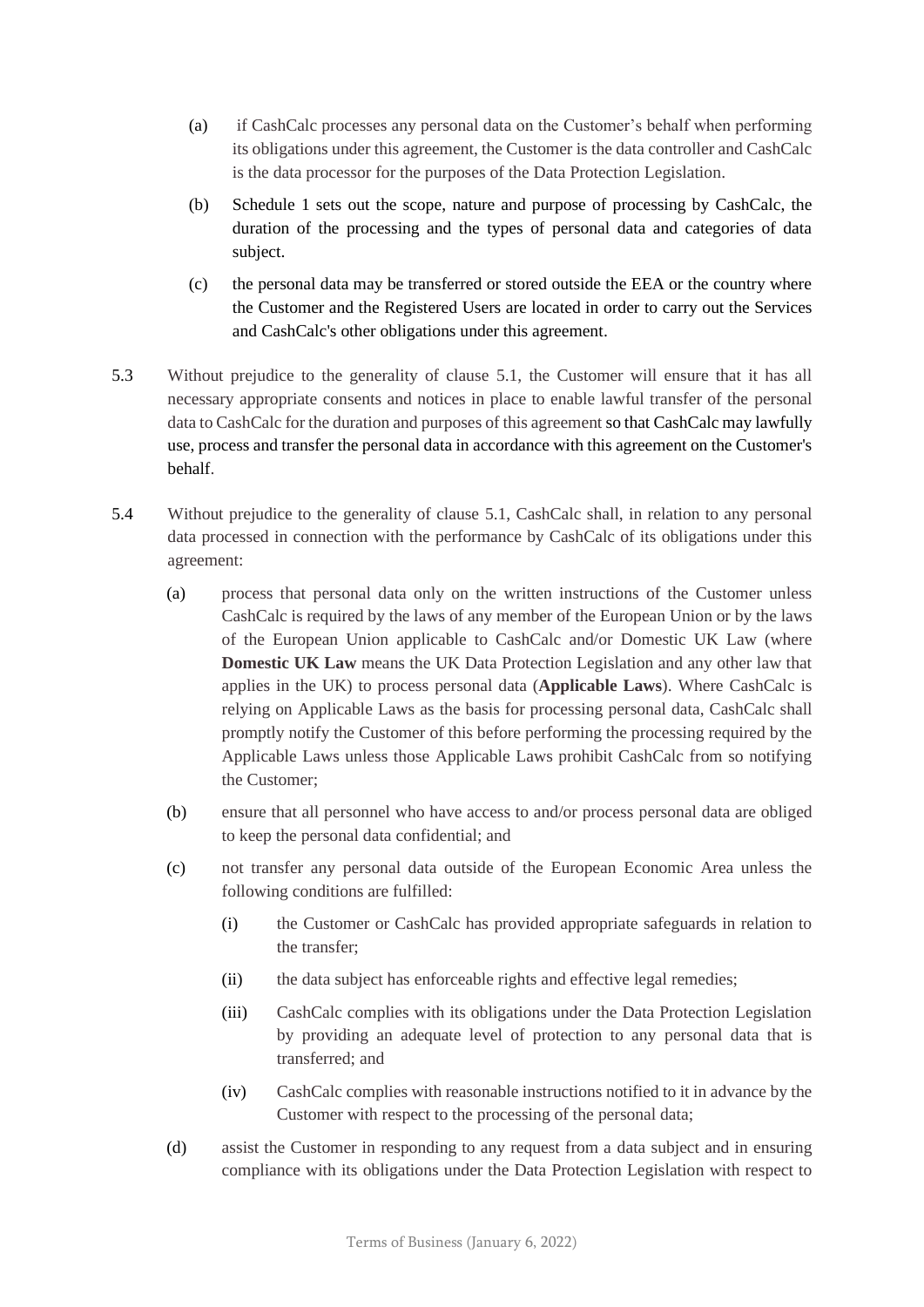security, breach notifications, impact assessments and consultations with supervisory authorities or regulators;

- (e) notify the Customer without undue delay and in any event within 24 hours on becoming aware of a personal data breach;
- (f) at the written direction of the Customer, delete or return personal data and copies thereof to the Customer on termination of the agreement unless required by Applicable Law to store the personal data; and
- (g) maintain complete and accurate records and information to demonstrate its compliance with this clause [5.](#page-4-0)
- 5.5 Each party shall ensure that it has in place appropriate technical and organisational measures to protect against unauthorised or unlawful processing of personal data and against accidental loss or destruction of, or damage to, personal data, appropriate to the harm that might result from the unauthorised or unlawful processing or accidental loss, destruction or damage and the nature of the data to be protected, having regard to the state of technological development and the cost of implementing any measures (those measures may include, where appropriate, pseudonymising and encrypting personal data, ensuring confidentiality, integrity, availability and resilience of its systems and services, ensuring that availability of and access to personal data can be restored in a timely manner after an incident, and regularly assessing and evaluating the effectiveness of the technical and organisational measures adopted by it).
- 5.6 The Customer consents to CashCalc appointing 1&1, and DropBox, or any alternative to be notified to the Customer, as a third-party processor of personal data under this agreement. CashCalc confirms that it has entered or (as the case may be) will enter with the third-party processor into a written agreement incorporating terms which are substantially similar to those set out in this clause [4](#page-4-2) and in either case which CashCalc confirms reflect and will continue to reflect the requirements of the Data Protection Legislation. As between the Customer and CashCalc, CashCalc shall remain fully liable for all acts or omissions of any third-party processor appointed by it pursuant to this clause [5.](#page-4-0)
- 5.7 Either party may, at any time on not less than 30 days' notice, revise this clause [5](#page-4-0) by replacing it with any applicable controller to processor standard clauses or similar terms forming party of an applicable certification scheme (which shall apply when replaced by attachment to this agreement).

#### **6. THIRD PARTY PROVIDERS**

The Customer acknowledges that the Services may enable or assist it to access the website content of, correspond with, and purchase products and services from, third parties via thirdparty websites and that it does so solely at its own risk. CashCalc makes no representation or commitment and shall have no liability or obligation whatsoever in relation to the content or use of, or correspondence with, any such third-party website, or any transactions completed, and any contract entered into by the Customer, with any such third party. Any contract entered into and any transaction completed via any third-party website is between the Customer and the relevant third party, and not CashCalc. CashCalc recommends that the Customer refers to the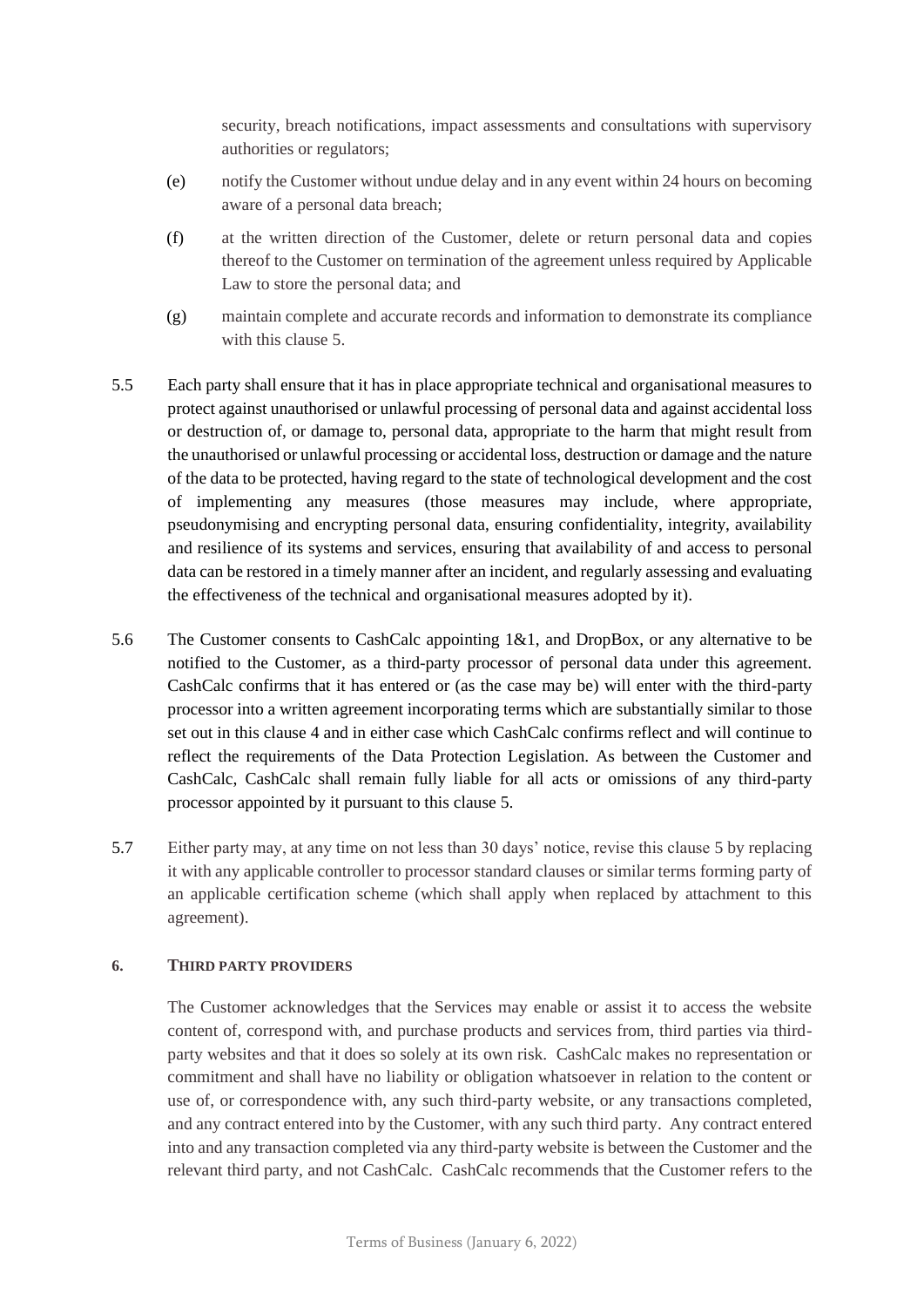third party's website terms and conditions and privacy policy prior to using the relevant thirdparty website. CashCalc does not endorse or approve any third-party website nor the content of any of the third-party website made available via the Services.

## **7. CASHCALC'S OBLIGATIONS**

- 7.1 The information displayed on the Services (save the home pages and various other parts of the site containing generic information) is based on information entered by the Registered User(s). CashCalc makes no representation or warranty, whether express or implied, as to its accuracy, or completeness, timeliness or fitness for any purpose to which the Customer may wish to use it for. No independent verification, monitoring or screening has been undertaken in respect of the information contained on the Services and each Registered User shall be solely responsible for verifying its accuracy and suitability. CashCalc does not endorse or accept responsibility for any recommendations, views opinions and advice expressed based on the Services.
- <span id="page-7-0"></span>7.2 CashCalc undertakes that the Services will be performed with reasonable skill and care.
- 7.3 The undertaking at clause [7.2](#page-7-0) shall not apply to the extent of any non-conformance which is caused by use of the Services contrary to CashCalc's instructions, or modification or alteration of the Services by any party other than CashCalc or CashCalc's duly authorised contractors or agents. If the Services do not conform with the foregoing undertaking, CashCalc will, at its expense, use all reasonable commercial endeavours to correct any such non-conformance promptly, or provide the Customer with an alternative means of accomplishing the desired performance. Such correction or substitution constitutes the Customer's sole and exclusive remedy for any breach of the undertaking set out in clause [7.2.](#page-7-0) Notwithstanding the foregoing, CashCalc:
	- (a) does not warrant that the Customer's use of the Services will be uninterrupted or errorfree; or that the Services and/or the information obtained by the Customer through the Services will meet the Customer's requirements; and
	- (b) is not responsible for any delays, delivery failures, or any other loss or damage resulting from the transfer of data over communications networks and facilities, including the internet, and the Customer acknowledges that the Services may be subject to limitations, delays and other problems inherent in the use of such communications facilities.
- 7.4 This agreement shall not prevent CashCalc from entering into similar agreements with third parties, or from independently developing, using, selling or licensing documentation, products and/or services which are similar to those provided under this agreement.
- 7.5 CashCalc warrants that it has and will maintain all necessary licences, consents, and permissions necessary for the performance of its obligations under this agreement.

#### **8. CUSTOMER'S OBLIGATIONS**

The Customer shall: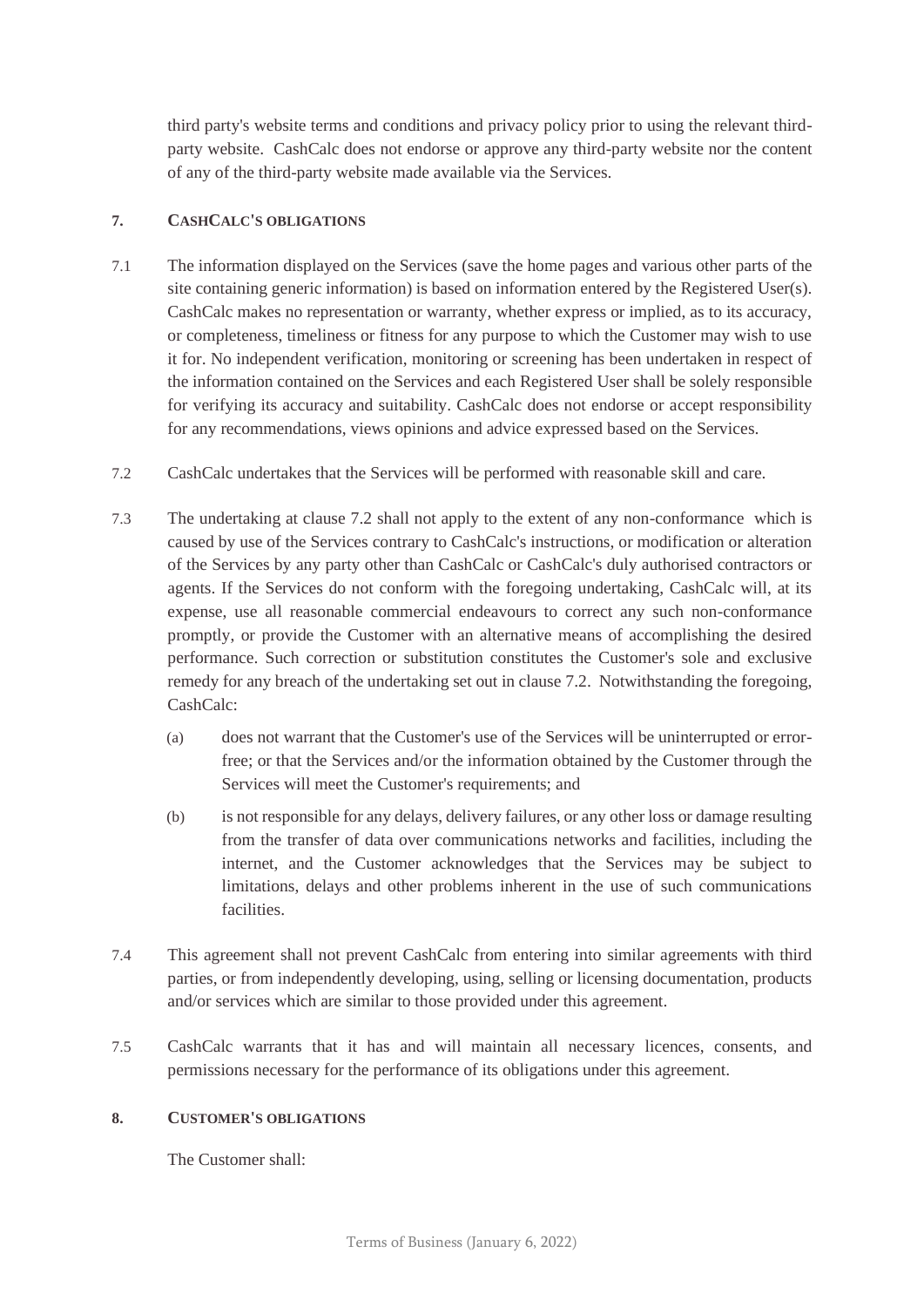- (a) provide CashCalc with:
	- (i) all necessary co-operation in relation to this agreement; and
	- (ii) all necessary access to such information as may be required by CashCalc;

in order to provide the Services, including but not limited to Customer Data, security access information and configuration services;

- (b) comply with all applicable laws and regulations with respect to its activities under this agreement;
- (c) carry out all other Customer responsibilities set out in this agreement in a timely and efficient manner;
- (d) ensure that the Registered Users use the Services in accordance with the terms and conditions of this agreement and shall be responsible for any Registered User's breach of this agreement; and
- (e) be solely responsible for procuring and maintaining its network connections and telecommunications links from its systems to CashCalc's data centres, and all problems, conditions, delays, delivery failures and all other loss or damage arising from or relating to the Customer's network connections or telecommunications links or caused by the internet.

## <span id="page-8-0"></span>**9. TRIAL USER TERMS**

- 9.1 Any trial use shall entitle the Trial User to have access to the Services for a single 28 day term unless terminated earlier by CashCalc in accordance with these terms or the Customer upgrades its user status.
- 9.2 The Customer shall be the entity set out in "Company Name" when registering and the individual providing his or her email address shall be the initial Registered User. Any employee, agent or independent contractor shall be entitled to use such part of the Service as CashCalc gives Trial Users access to from time to time.
- 9.3 Any additional Trial User Terms shall be set out on the Website from time to time.

# <span id="page-8-2"></span><span id="page-8-1"></span>**10. CHARGES AND PAYMENT**

- 10.1 The Customer shall pay the applicable Subscription Fees to CashCalc for the User Subscriptions in accordance with this clause [10](#page-8-2) and as set out on the Website.
- 10.2 Commencing on the Effective Date and monthly thereafter the Customer shall pay to CashCalc by direct debit the Subscription Fee for its use of the Services. CashCalc has appointed the Direct Debit company, GoCardless Limited [\(https://gocardless.com\)](https://gocardless.com/), to collect payments and Cash Calc Limited will be shown on the Customer's bank statement.
- 10.3 If CashCalc has not received payment within one calendar month after the due date, and without prejudice to any other rights and remedies of CashCalc: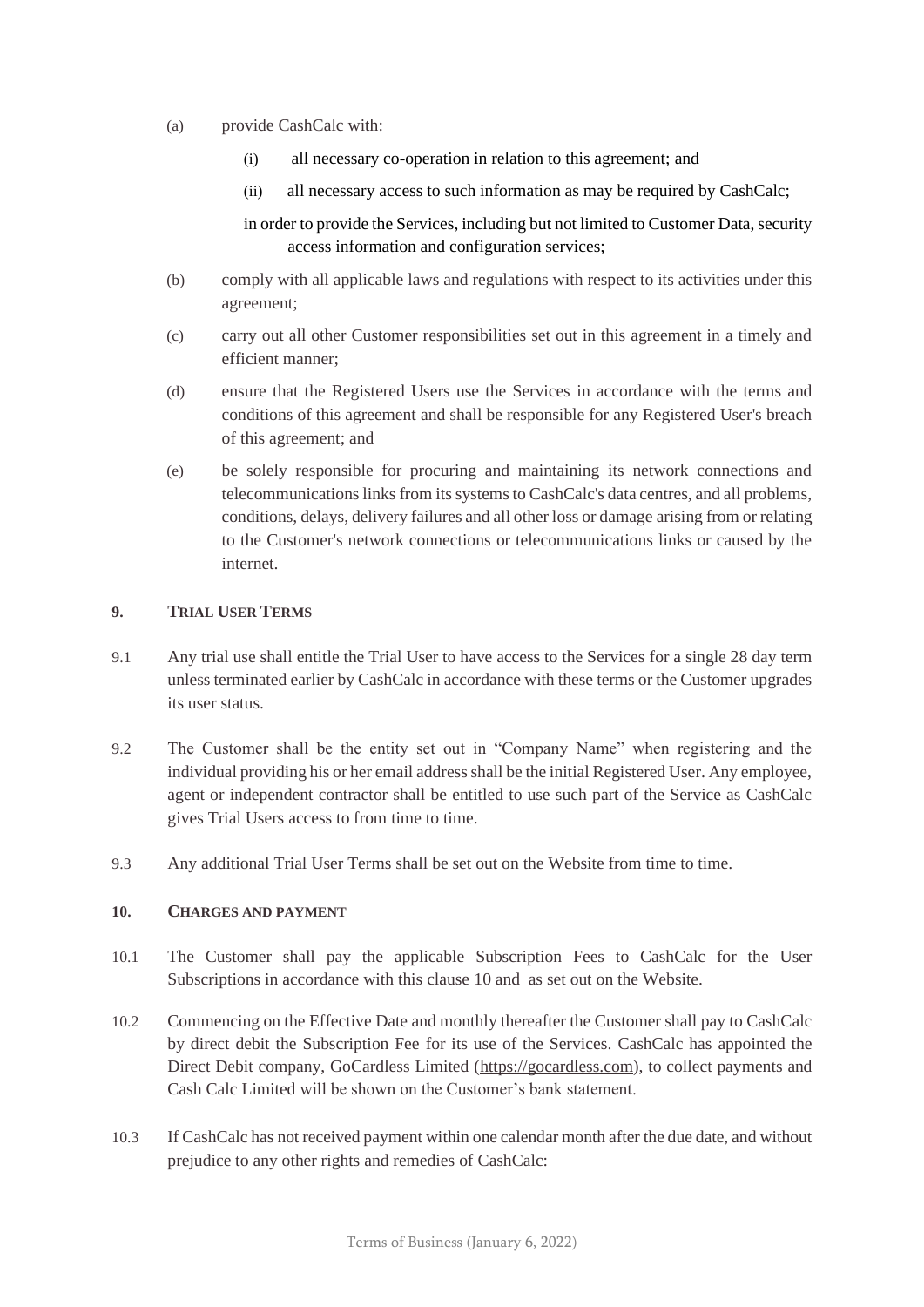- (a) CashCalc may, without liability to the Customer, disable the Customer's password, account and access to all or part of the Services and CashCalc shall be under no obligation to provide any or all of the Services while the invoice(s) concerned remain unpaid; and
- (b) interest shall accrue on a daily basis on such due amounts at an annual rate equal to 8% over the then current base lending rate of Barclays Bank Plc from time to time, commencing on the due date and continuing until fully paid, whether before or after judgment.
- 12.4. All amounts and fees referred to in these terms and conditions:
	- (a) are non-cancellable and non-refundable;
	- (b) are exclusive of Value Added Tax (VAT), which shall be added to CashCalc's invoice(s) at the appropriate rate.
- 12.5. CashCalc shall be entitled to increase the Subscription Fees at any time without prior notice but must provide no less than 28 days' prior notice to existing Customers (other than Trial Users) and these terms and conditions shall be deemed to have been amended accordingly.

# **11. PROPRIETARY RIGHTS**

- 11.1 The Customer acknowledges and agrees that CashCalc and/or its licensors own all intellectual property rights in the Services. Except as expressly stated herein, this agreement does not grant the Customer any rights to, or in, patents, copyright, database right, trade secrets, trade names, trade marks (whether registered or unregistered), or any other rights or licences in respect of the Services.
- 11.2 CashCalc confirms that it has all the rights in relation to the Services that are necessary to grant all the rights it purports to grant under, and in accordance with, the terms of this agreement.

# <span id="page-9-0"></span>**12. CONFIDENTIALITY AND COMPLIANCE WITH POLICIES**

- 12.1 Each party may be given access to Confidential Information from the other party in order to perform its obligations under this agreement. A party's Confidential Information shall not be deemed to include information that:
	- (a) is or becomes publicly known other than through any act or omission of the receiving party;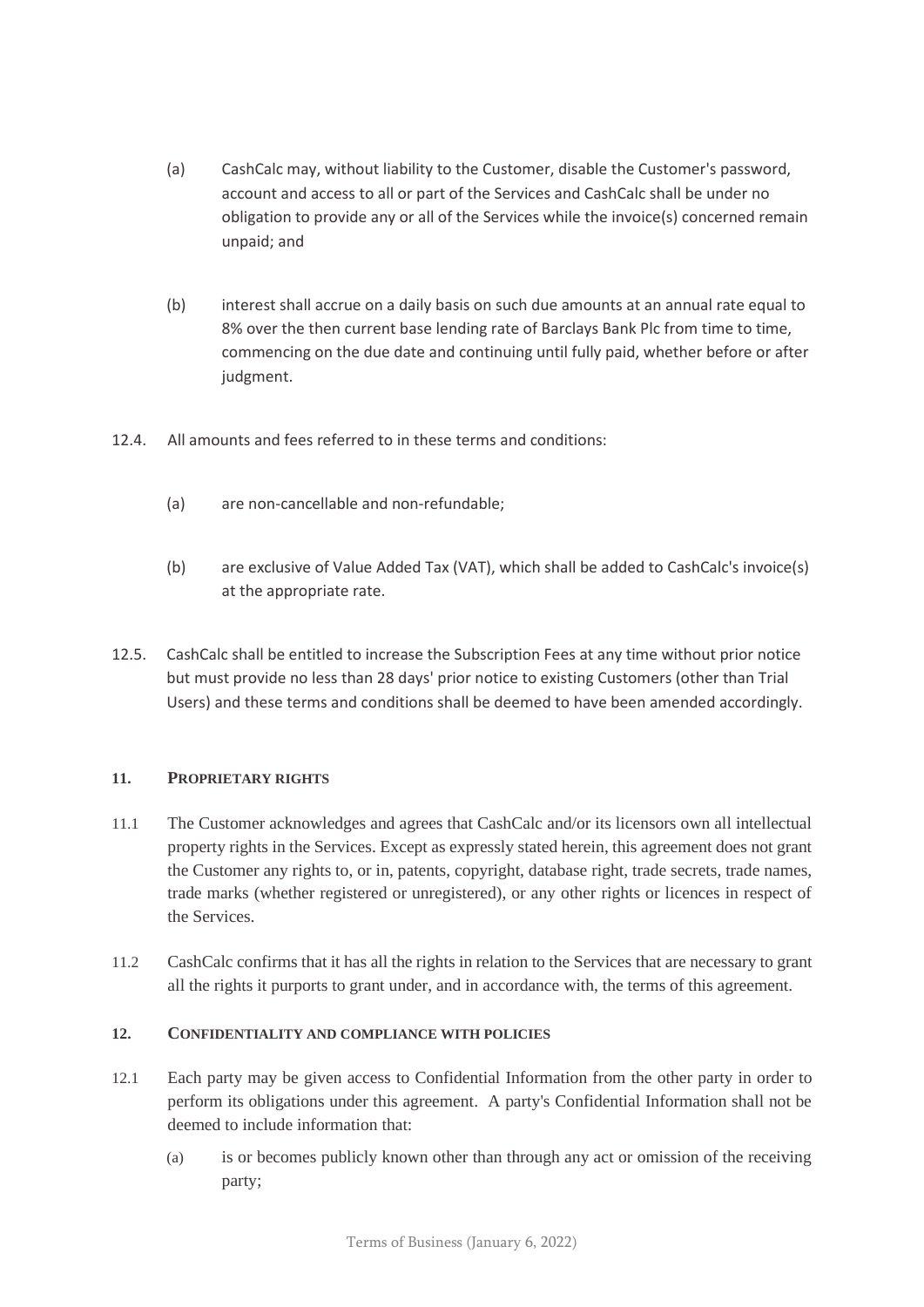- (b) was in the other party's lawful possession before the disclosure;
- (c) is lawfully disclosed to the receiving party by a third party without restriction on disclosure;
- (d) is independently developed by the receiving party, which independent development can be shown by written evidence; or
- (e) is required to be disclosed by law, by any court of competent jurisdiction or by any regulatory or administrative body.
- 12.2 Each party shall hold the other's Confidential Information in confidence and, unless required by law, not make the other's Confidential Information available to any third party, or use the other's Confidential Information for any purpose other than the implementation of this agreement.
- 12.3 Each party shall take all reasonable steps to ensure that the other's Confidential Information to which it has access is not disclosed or distributed by its employees or agents in violation of the terms of this agreement.
- 12.4 Neither party shall be responsible for any loss, destruction, alteration or disclosure of Confidential Information caused by any third party.
- <span id="page-10-0"></span>12.5 The Customer acknowledges that details of the Services, and the results of any performance tests of the Services, constitute CashCalc's Confidential Information.
- 12.6 No party shall make, or permit any person to make, any public announcement concerning this agreement without the prior written consent of the other parties (such consent not to be unreasonably withheld or delayed), except as required by law, any governmental or regulatory authority (including, without limitation, any relevant securities exchange), any court or other authority of competent jurisdiction.
- 12.7 The above provisions of this clause [12](#page-9-0) shall survive termination of this agreement, however arising.

## **13. INDEMNITY**

- 13.1 The Customer shall defend, indemnify and hold harmless CashCalc against claims, actions, proceedings, losses, damages, expenses and costs (including without limitation court costs and reasonable legal fees) arising out of or in connection with the Customer's use of the Services.
- <span id="page-10-1"></span>13.2 CashCalc shall defend the Customer, its officers, directors and employees against any claim that the Services infringes any United Kingdom patent effective as of the Effective Date, copyright, trade mark, database right or right of confidentiality, and shall indemnify the Customer for any amounts awarded against the Customer in judgment or settlement of such claims, provided that:
	- (a) CashCalc is given prompt notice of any such claim;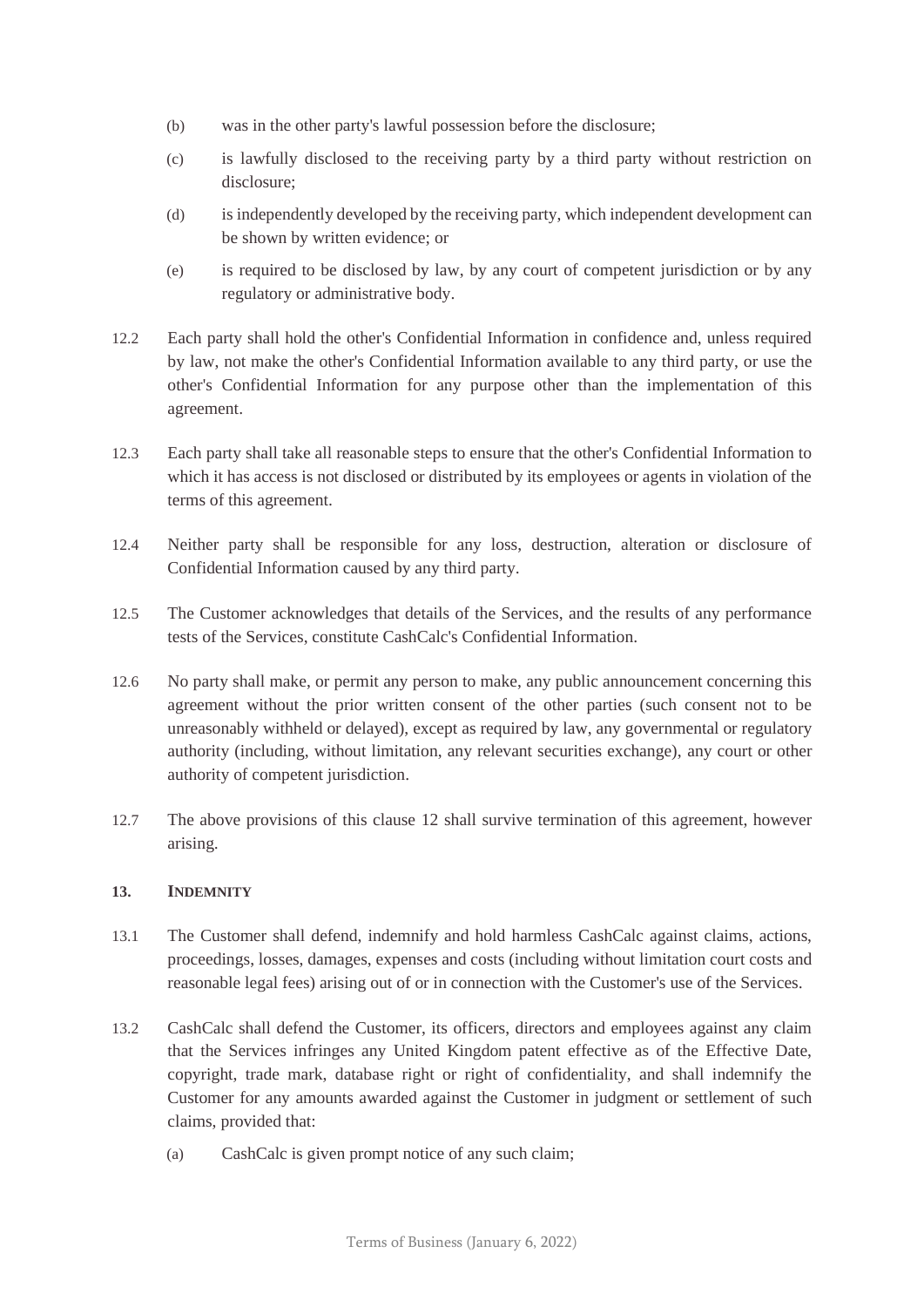- (b) the Customer provides reasonable co-operation to CashCalc in the defence and settlement of such claim, at CashCalc's expense; and
- (c) CashCalc is given sole authority to defend or settle the claim.
- 13.3 In the defence or settlement of any claim, CashCalc may procure the right for the Customer to continue using the Services, replace or modify the Services so that they become non-infringing or, if such remedies are not reasonably available, terminate this agreement on 2 Business Days' notice to the Customer without any additional liability or obligation to pay liquidated damages or other additional costs to the Customer.
- 13.4 In no event shall CashCalc, its employees, agents and sub-contractors be liable to the Customer to the extent that the alleged infringement is based on:
	- (a) a modification of the Services by anyone other than CashCalc; or
	- (b) the Customer's use of the Services in a manner contrary to the instructions given to the Customer by CashCalc; or
	- (c) the Customer's use of the Services after notice of the alleged or actual infringement from CashCalc or any appropriate authority.
- 13.5 The foregoing states the Customer's sole and exclusive rights and remedies, and CashCalc's (including CashCalc's employees', agents' and sub-contractors') entire obligations and liability, for infringement of any patent, copyright, trade mark, database right or right of confidentiality.

# <span id="page-11-0"></span>**14. LIMITATION OF LIABILITY**

- 14.1 This clause [14](#page-11-0) sets out the entire financial liability of CashCalc (including any liability for the acts or omissions of its employees, agents and sub-contractors) to the Customer:
	- (a) arising under or in connection with this agreement;
	- (b) in respect of any use made by the Customer of the Services; and
	- (c) in respect of any representation, statement or tortious act or omission (including negligence) arising under or in connection with this agreement.
- <span id="page-11-1"></span>14.2 Except as expressly and specifically provided in this agreement:
	- (a) the Customer assumes sole responsibility for results obtained from the use of the Services by the Customer, and for conclusions drawn from such use. CashCalc shall have no liability for any damage caused by errors or omissions in any information, instructions or scripts provided to CashCalc by the Customer in connection with the Services, or any actions taken by CashCalc at the Customer's direction;
	- (b) all warranties, representations, conditions and all other terms of any kind whatsoever implied by statute or common law are, to the fullest extent permitted by applicable law, excluded from this agreement; and
	- (c) the Services are provided to the Customer on an "as is" basis.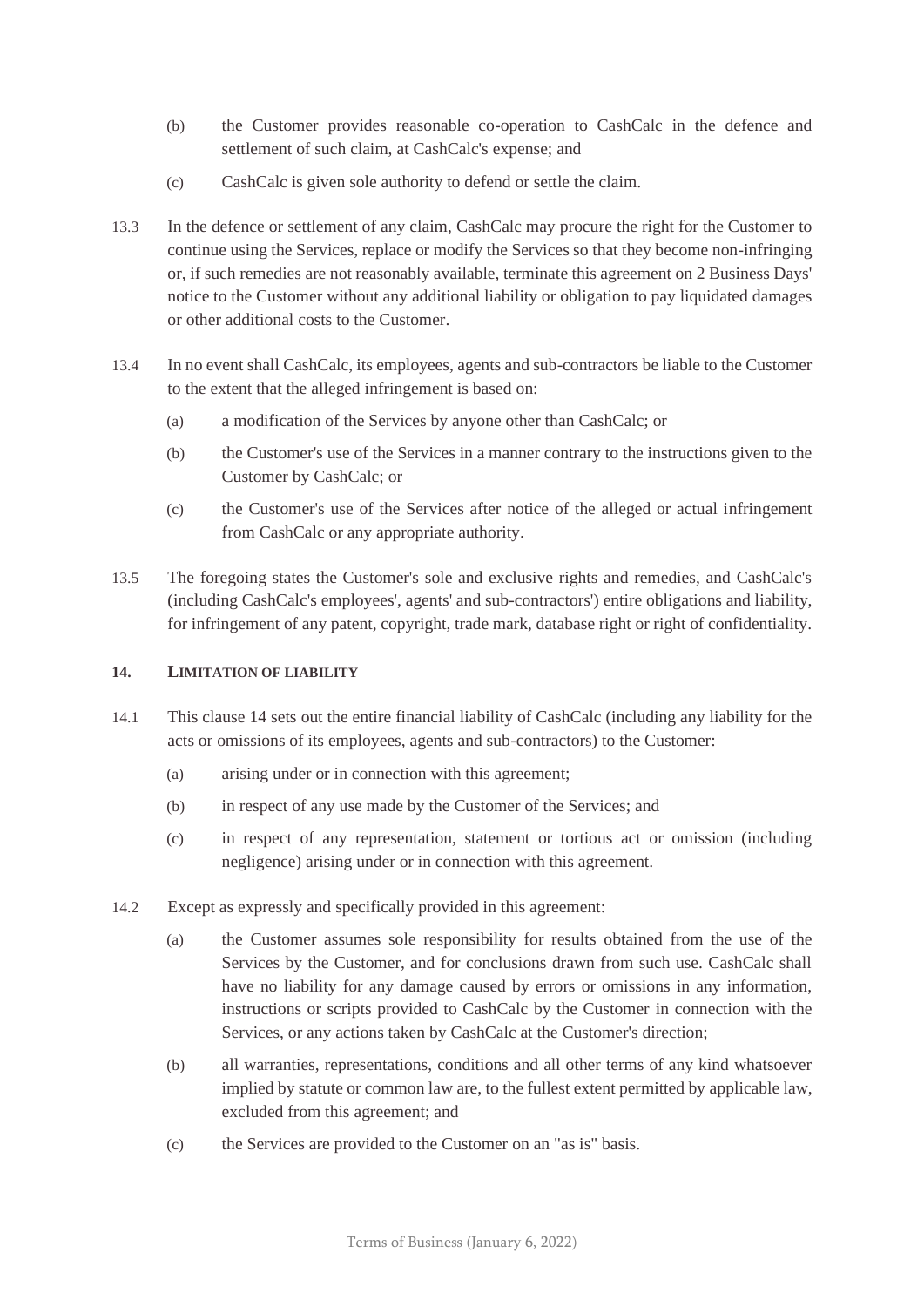- <span id="page-12-1"></span>14.3 Nothing in this agreement excludes the liability of CashCalc:
	- (a) for death or personal injury caused by CashCalc's negligence; or
	- (b) for fraud or fraudulent misrepresentation.
- 14.4 Subject to clauses [14.2](#page-11-1) and clause [14.3:](#page-12-1)
	- (a) CashCalc shall not be liable whether in tort (including for negligence or breach of statutory duty), contract, misrepresentation, restitution or otherwise for any loss of profits, loss of business, depletion of goodwill and/or similar losses or loss or corruption of data or information, or pure economic loss, or for any special, indirect or consequential loss, costs, damages, charges or expenses however arising under this agreement; and
	- (b) CashCalc's total aggregate liability in contract (including in respect of the indemnity at clause [13.2\)](#page-10-1), tort (including negligence or breach of statutory duty), misrepresentation, restitution or otherwise, arising in connection with the performance or contemplated performance of this agreement shall be limited to the total Subscription Fees paid for the User Subscriptions during the 12 months immediately preceding the date on which the claim arose.

#### <span id="page-12-2"></span><span id="page-12-0"></span>**15. TERM AND TERMINATION**

- 15.1 This agreement shall, unless otherwise terminated as provided in this clause [15,](#page-12-2) commence on the Effective Date and shall continue unless:
	- (a) either party notifies the other party of termination by at least one month's notice; or
	- (b) otherwise terminated in accordance with the provisions of this agreement;

and such duration shall constitute the **Subscription Term**.

- <span id="page-12-3"></span>15.2 Without affecting any other right or remedy available to it, either party may terminate this agreement with immediate effect by giving written notice to the other party if:
	- (a) the other party fails to pay any amount due under this agreement on the due date for payment and remains in default not less than 30 days after being notified in writing to make such payment;
	- (b) the other party commits a material breach of any other term of this agreement which breach is irremediable or (if such breach is remediable) fails to remedy that breach within a period of 14 days after being notified in writing to do so;
	- (c) the other party repeatedly breaches any of the terms of this agreement in such a manner as to reasonably justify the opinion that its conduct is inconsistent with it having the intention or ability to give effect to the terms of this agreement;
	- (d) the other party suspends, or threatens to suspend, payment of its debts or is unable to pay its debts as they fall due or admits inability to pay its debts or is deemed unable to pay its debts within the meaning of section 123 of the Insolvency Act 1986;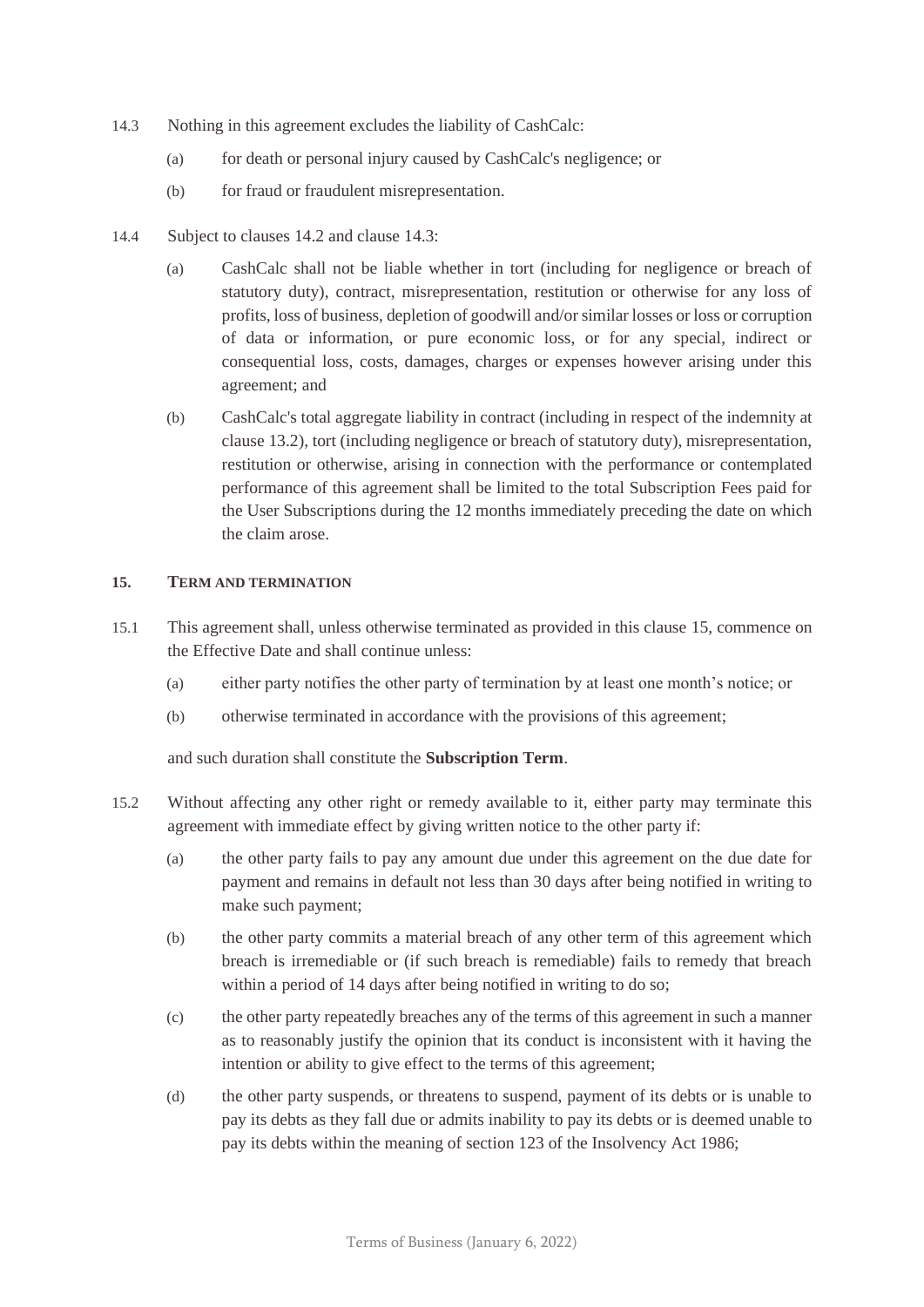- (e) the other party commences negotiations with all or any class of its creditors with a view to rescheduling any of its debts, or makes a proposal for or enters into any compromise or arrangement with its creditors other than for the sole purpose of a scheme for a solvent amalgamation of that other party with one or more other companies or the solvent reconstruction of that other party;
- (f) a petition is filed, a notice is given, a resolution is passed, or an order is made, for or in connection with the winding up of that other party other than for the sole purpose of a scheme for a solvent amalgamation of that other party with one or more other companies or the solvent reconstruction of that other party;
- (g) an application is made to court, or an order is made, for the appointment of an administrator, or if a notice of intention to appoint an administrator is given or if an administrator is appointed, over the other party;
- (h) the holder of a qualifying floating charge over the assets of that other party has become entitled to appoint or has appointed an administrative receiver;
- (i) a person becomes entitled to appoint a receiver over the assets of the other party or a receiver is appointed over the assets of the other party;
- <span id="page-13-0"></span>(j) a creditor or encumbrancer of the other party attaches or takes possession of, or a distress, execution, sequestration or other such process is levied or enforced on or sued against, the whole or any part of the other party's assets and such attachment or process is not discharged within 14 days;
- (k) any event occurs, or proceeding is taken, with respect to the other party in any jurisdiction to which it is subject that has an effect equivalent or similar to any of the events mentioned in clause [15.2\(d\)](#page-12-3) to clause [15.2\(j\)](#page-13-0) (inclusive); or
- (l) the other party suspends or ceases, or threatens to suspend or cease, carrying on all or a substantial part of its business.
- 15.3 On termination of this agreement for any reason:
	- (a) all rights granted under this agreement to the Customer shall immediately terminate;
	- (b) each party shall return and make no further use of any equipment, property, and other items (and all copies of them) belonging to the other party;
	- (c) CashCalc may destroy or otherwise dispose of any of the Customer Data in its possession in accordance with claus[e 5.4\(d\),](#page-5-0) unless CashCalc receives, no later than ten days after the effective date of the termination of this agreement, a written request for the delivery to the Customer of the then most recent back-up of the Customer Data. CashCalc shall use reasonable commercial endeavours to deliver the back-up to the Customer within 30 days of its receipt of such a written request, provided that the Customer has, at that time, paid all fees and charges outstanding at and resulting from termination (whether or not due at the date of termination). The Customer shall pay all reasonable expenses incurred by CashCalc in returning or disposing of Customer Data; and
	- (d) any rights, remedies, obligations or liabilities of the parties that have accrued up to the date of termination, including the right to claim damages in respect of any breach of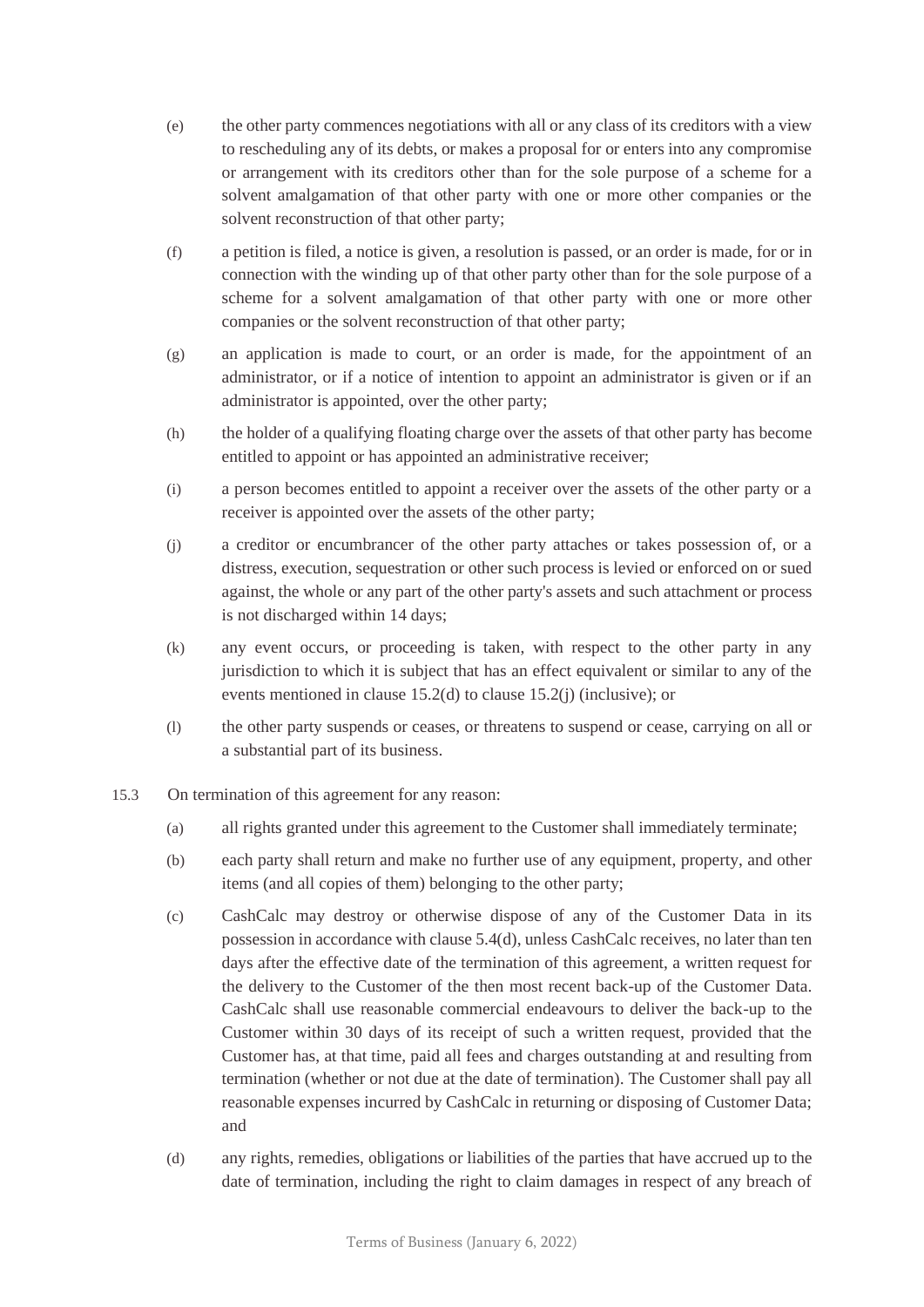the agreement which existed at or before the date of termination shall not be affected or prejudiced.

#### **16. FORCE MAJEURE**

CashCalc shall have no liability to the Customer under this agreement if it is prevented from or delayed in performing its obligations under this agreement, or from carrying on its business, by acts, events, omissions or accidents beyond its reasonable control, including, without limitation, strikes, lock-outs or other industrial disputes (whether involving the workforce of CashCalc or any other party), failure of a utility service or transport or telecommunications network, act of God, war, riot, civil commotion, malicious damage, compliance with any law or governmental order, rule, regulation or direction, accident, breakdown of plant or machinery, fire, flood, storm or default of CashCalcs or sub-contractors, provided that the Customer is notified of such an event and its expected duration.

#### **17. VARIATION**

No variation of this agreement by the Customer shall be effective unless it is in writing and consented to by the parties (or their authorised representatives). A variation of this agreement by CashCalc having given no less than 28 days' notice of such variation to the Customer shall be deemed consented to by the Customer by their continued use of the Services.

#### **18. WAIVER**

No failure or delay by a party to exercise any right or remedy provided under this agreement or by law shall constitute a waiver of that or any other right or remedy, nor shall it prevent or restrict the further exercise of that or any other right or remedy. No single or partial exercise of such right or remedy shall prevent or restrict the further exercise of that or any other right or remedy.

#### **19. RIGHTS AND REMEDIES**

Except as expressly provided in this agreement, the rights and remedies provided under this agreement are in addition to, and not exclusive of, any rights or remedies provided by law.

#### **20. SEVERANCE**

- 20.1 If any provision (or part of a provision) of this agreement is found by any court or administrative body of competent jurisdiction to be invalid, unenforceable or illegal, the other provisions shall remain in force.
- 20.2 If any invalid, unenforceable or illegal provision would be valid, enforceable or legal if some part of it were deleted, the provision shall apply with whatever modification is necessary to give effect to the commercial intention of the parties.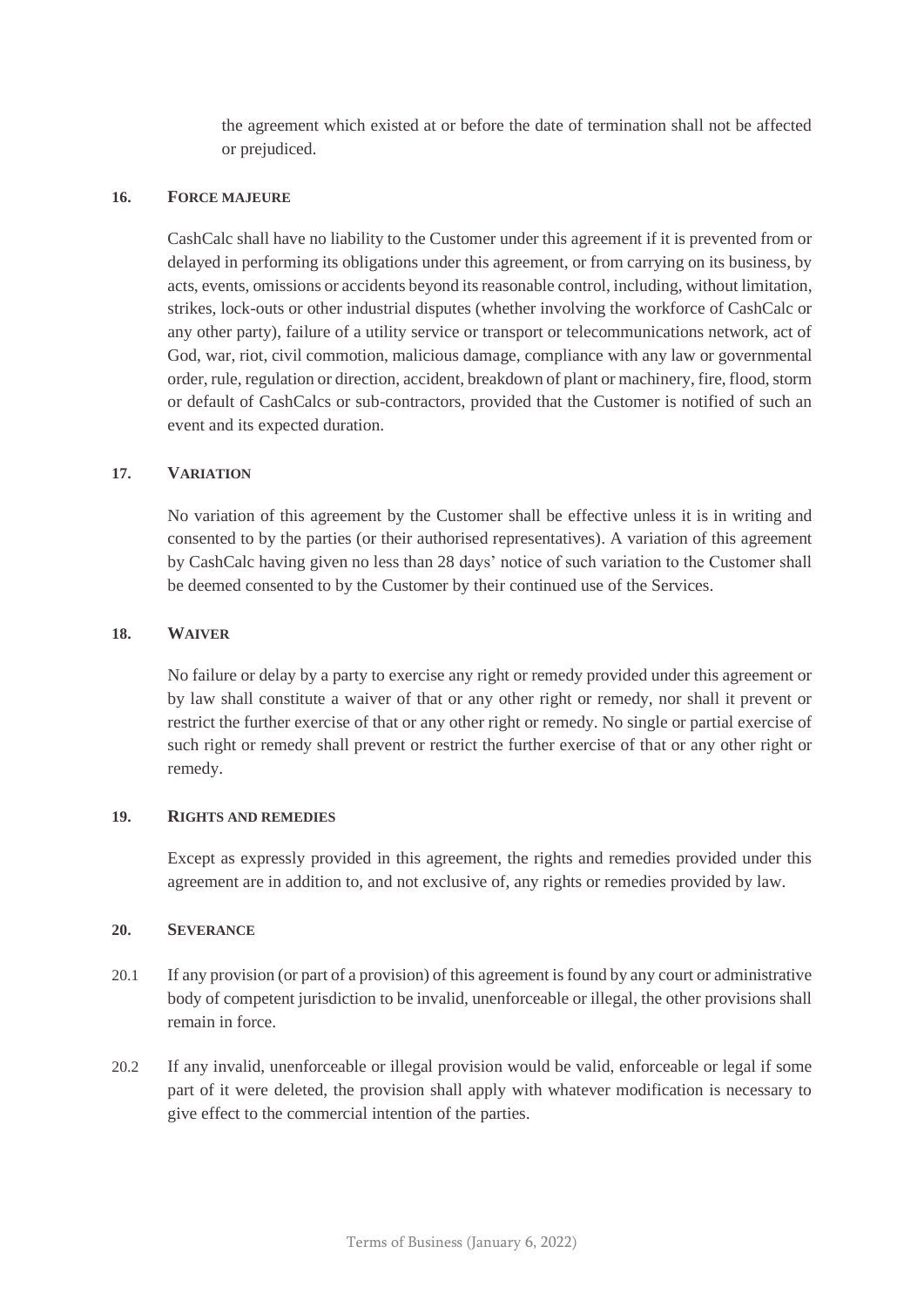#### **21. ENTIRE AGREEMENT**

- 21.1 This agreement, and any documents referred to in it, constitute the whole agreement between the parties and supersede any previous arrangement, understanding or agreement between them relating to the subject matter they cover.
- 21.2 Each party acknowledges and agrees that in entering into this agreement it does not rely on any undertaking, promise, assurance, statement, representation, warranty or understanding (whether in writing or not) of any person (whether party to this agreement or not) relating to the subject matter of this agreement, other than as expressly set out in this agreement.

#### **22. ASSIGNMENT**

- 22.1 The Customer shall not, without the prior written consent of CashCalc, assign, transfer, charge, sub-contract or deal in any other manner with all or any of its rights or obligations under this agreement.
- 22.2 CashCalc may at any time assign, transfer, charge, sub-contract or deal in any other manner with all or any of its rights or obligations under this agreement.

#### **23. NO PARTNERSHIP OR AGENCY**

Nothing in this agreement is intended to or shall operate to create a partnership between the parties, or authorise either party to act as agent for the other, and neither party shall have the authority to act in the name or on behalf of or otherwise to bind the other in any way (including, but not limited to, the making of any representation or warranty, the assumption of any obligation or liability and the exercise of any right or power).

#### **24. THIRD PARTY RIGHTS**

This agreement does not confer any rights on any person or party (other than the parties to this agreement and, where applicable, their successors and permitted assigns) pursuant to the Contracts (Rights of Third Parties) Act 1999.

#### **25. NOTICES**

Any notice required to be given under this agreement shall be sent by the Customer to [info@cashcalc.co.uk](mailto:info@cashcalc.co.uk) and, in respect of notices given by CashCalc shall be sent to any Registered User of the Customer by email or post.

## **26. GOVERNING LAW**

This agreement and any dispute or claim arising out of or in connection with it or its subject matter or formation (including non-contractual disputes or claims) shall be governed by and construed in accordance with the law of England and Wales.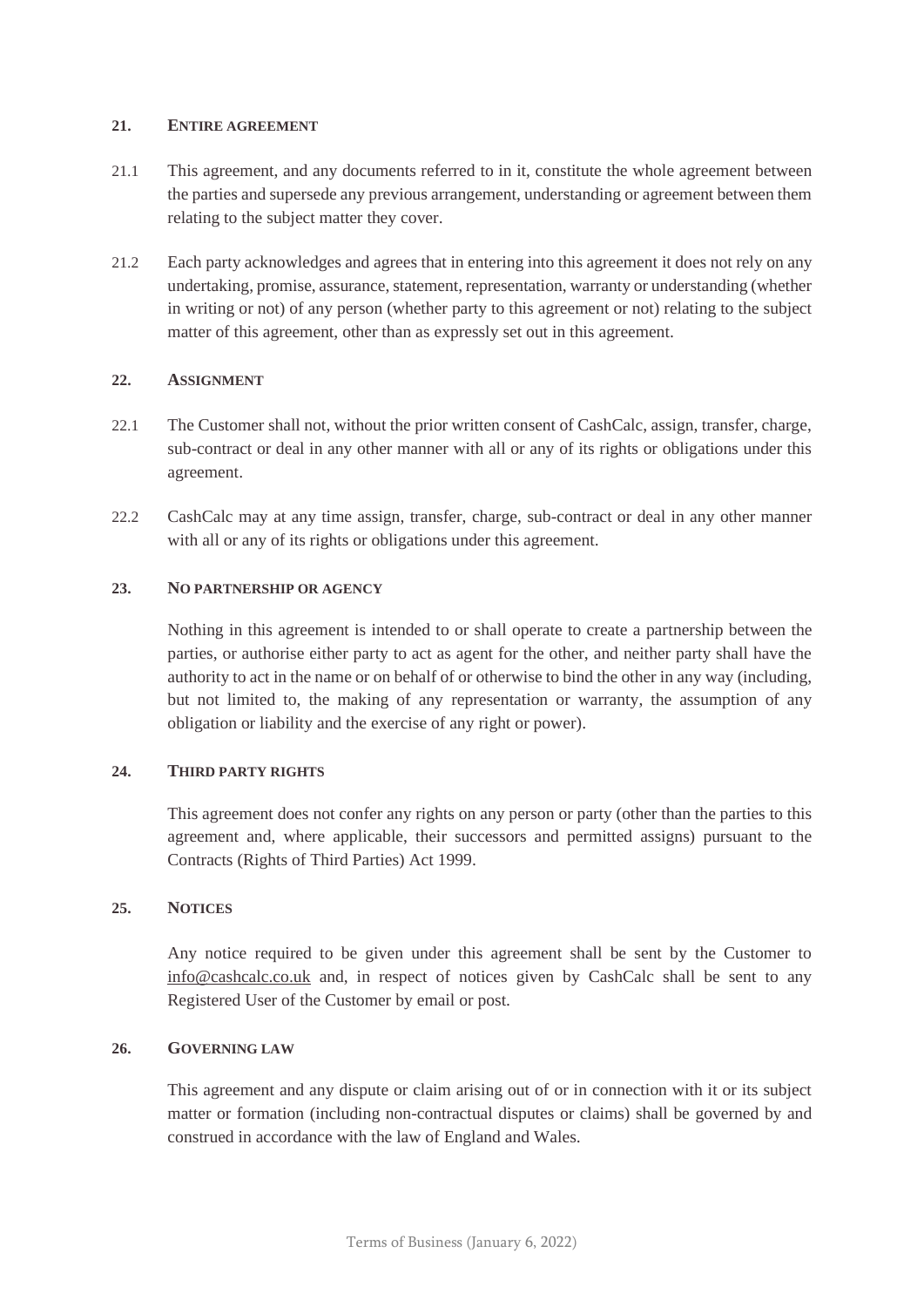#### **27. JURISDICTION**

Each party irrevocably agrees that the courts of England and Wales shall have exclusive jurisdiction to settle any dispute or claim arising out of or in connection with this agreement or its subject matter or formation (including non-contractual disputes or claims).